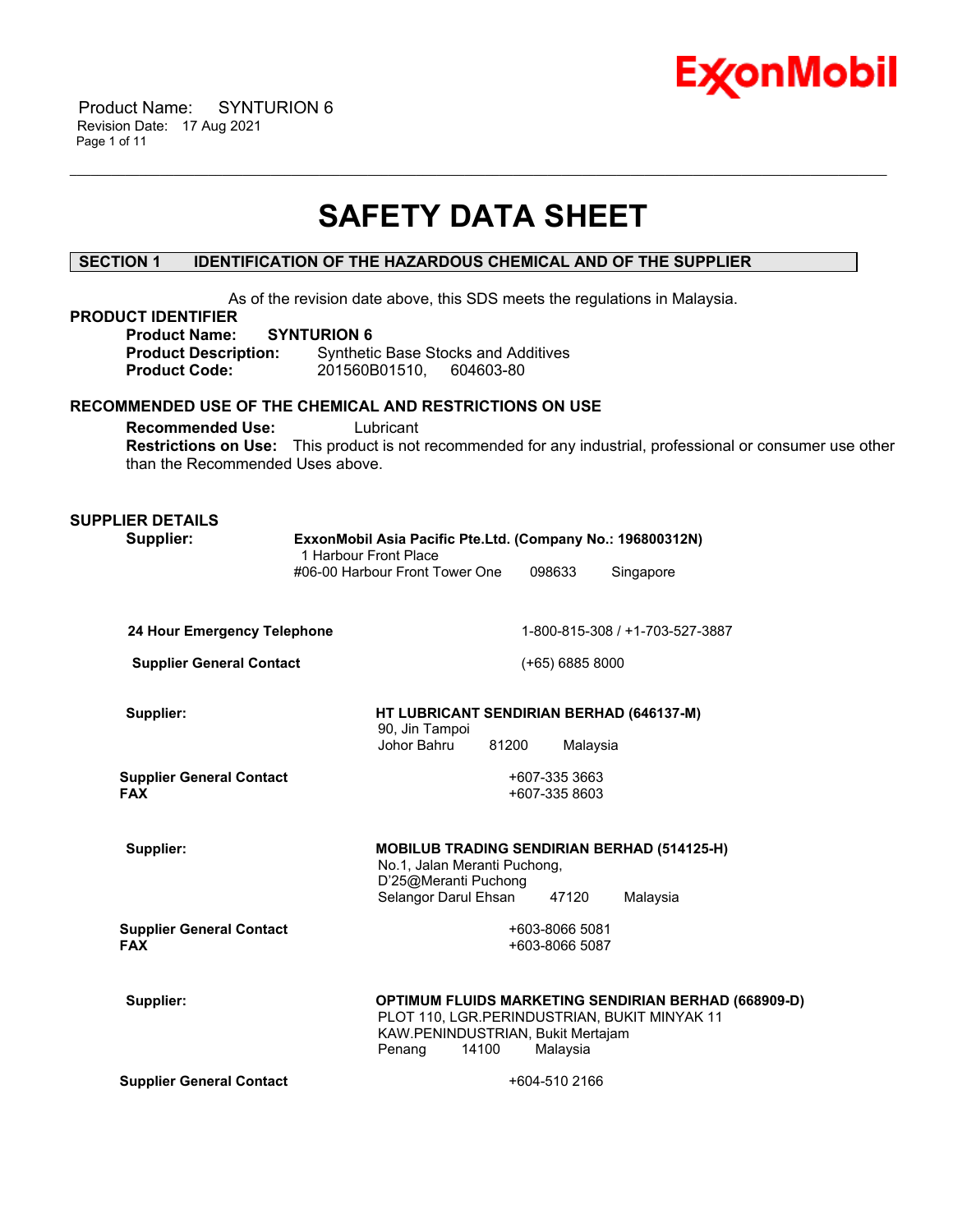

 Product Name: SYNTURION 6 Revision Date: 17 Aug 2021 Page 2 of 11

# **Supplier: TIMUR LUBE SDN. BHD. (806793-H)**

\_\_\_\_\_\_\_\_\_\_\_\_\_\_\_\_\_\_\_\_\_\_\_\_\_\_\_\_\_\_\_\_\_\_\_\_\_\_\_\_\_\_\_\_\_\_\_\_\_\_\_\_\_\_\_\_\_\_\_\_\_\_\_\_\_\_\_\_\_\_\_\_\_\_\_\_\_\_\_\_\_\_\_\_\_\_\_\_\_\_\_\_\_\_\_\_\_\_\_\_\_\_\_\_\_\_\_\_\_\_\_\_\_\_\_\_\_\_

 Wisma Hubline,1st Floor, Lease No.3815, Lot 10914, Section 64 KTLD, Jalan Datuk Abang Abdul Rahim 93450 Kuching Sarawak Malaysia

**Supplier General Contact** +6 082 338567

# **SECTION 2 HAZARDS IDENTIFICATION**

This material is hazardous according to regulatory guidelines (see SDS Section 15).

#### **CLASSIFICATION:**

Acute inhalation toxicant: Category 4. Aspiration toxicant: Category 1.

# **LABEL ELEMENTS:**



**Signal Word:** Danger

#### **Hazard Statements:**

Health: H304: May be fatal if swallowed and enters airways. H332: Harmful if inhaled.

#### **Precautionary Statements:**

 Prevention: P261: Avoid breathing mist / vapours. P271: Use only outdoors or in a well-ventilated area. Response: P301 + P310: IF SWALLOWED: Immediately call a POISON CENTER or doctor/physician. P304 + P340: IF INHALED: Remove person to fresh air and keep comfortable for breathing. P312: Call a POISON CENTER or doctor/ physician if you feel unwell. P331: Do NOT induce vomiting. Storage: P405: Store locked up.

Disposal: P501: Dispose of contents and container in accordance with local regulations.

# **Other hazard information:**

# **PHYSICAL / CHEMICAL HAZARDS**

No significant hazards.

#### **HEALTH HAZARDS**

High-pressure injection under skin may cause serious damage. Excessive exposure may result in eye, skin, or respiratory irritation. Airborne low-viscosity branched alkanes can affect lungs.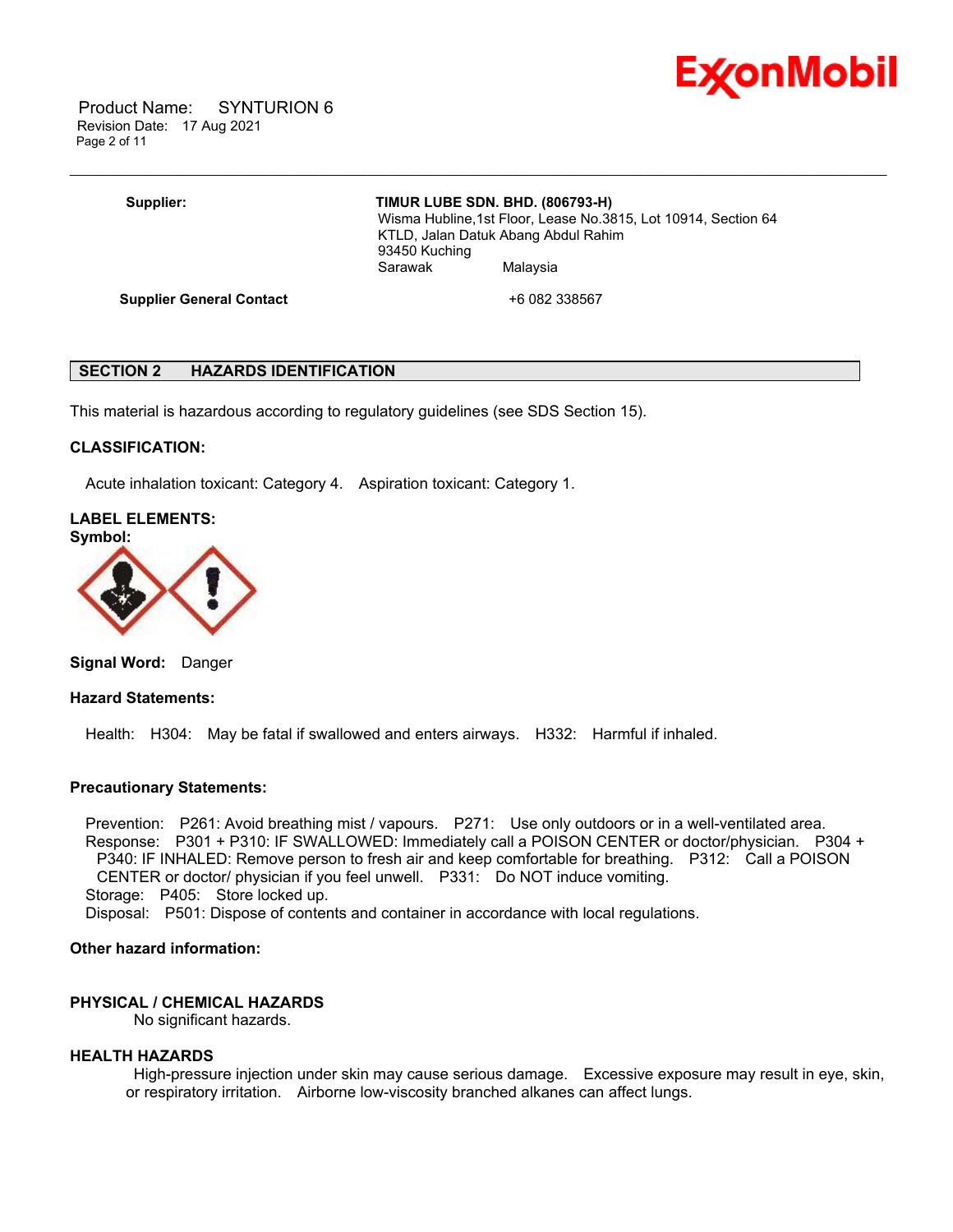

 Product Name: SYNTURION 6 Revision Date: 17 Aug 2021 Page 3 of 11

### **ENVIRONMENTAL HAZARDS**

No significant hazards.

**NOTE:** This material should not be used for any other purpose than the recommended use in Section 1 without expert advice. Health studies have shown that chemical exposure may cause potential human health risks which may vary from person to person.

\_\_\_\_\_\_\_\_\_\_\_\_\_\_\_\_\_\_\_\_\_\_\_\_\_\_\_\_\_\_\_\_\_\_\_\_\_\_\_\_\_\_\_\_\_\_\_\_\_\_\_\_\_\_\_\_\_\_\_\_\_\_\_\_\_\_\_\_\_\_\_\_\_\_\_\_\_\_\_\_\_\_\_\_\_\_\_\_\_\_\_\_\_\_\_\_\_\_\_\_\_\_\_\_\_\_\_\_\_\_\_\_\_\_\_\_\_\_

### **SECTION 3 COMPOSITION AND INFORMATION OF THE INGREDIENTS OF THE HAZARDOUS CHEMICAL**

This material is defined as a mixture.

#### **Hazardous Substance(s) or Complex Substance(s) required for disclosure**

| <b>Name</b>                                 | <b>CAS#</b> | Concentration*  | <b>GHS Hazard Codes</b> |
|---------------------------------------------|-------------|-----------------|-------------------------|
| 1-DECENE. DIMER HYDROGENATED                | 68649-11-6  | $-50\%$<br>40 - | H304. H332              |
| DODECENE, DIMER WITH 1-DECENE, HYDROGENATED | 151006-58-5 | - 50%<br>$40 -$ | H304, H332              |

Note - any hazard code in brackets [Hxxx] is a GHS building block that was not adopted by Malaysia in the CLASS Regulation and therefore is not applicable in Malaysia and is shown for informational purposes only.

\* All concentrations are percent by weight unless ingredient is a gas. Gas concentrations are in percent by volume.

|  | SECTION 4 | <b>FIRST AID MEASURES</b> |
|--|-----------|---------------------------|
|--|-----------|---------------------------|

#### **INHALATION**

Immediately remove from further exposure. Get immediate medical assistance. For those providing assistance, avoid exposure to yourself or others. Use adequate respiratory protection. Give supplemental oxygen, if available. If breathing has stopped, assist ventilation with a mechanical device.

### **SKIN CONTACT**

Wash contact areas with soap and water. If product is injected into or under the skin, or into any part of the body, regardless of the appearance of the wound or its size, the individual should be evaluated immediately by a physician as a surgical emergency. Even though initial symptoms from high pressure injection may be minimal or absent, early surgical treatment within the first few hours may significantly reduce the ultimate extent of injury.

#### **EYE CONTACT**

Flush thoroughly with water. If irritation occurs, get medical assistance.

#### **INGESTION**

Seek immediate medical attention. Do not induce vomiting.

#### **NOTE TO PHYSICIAN**

If ingested, material may be aspirated into the lungs and cause chemical pneumonitis. Treat appropriately.

# **SECTION 5 FIRE FIGHTING MEASURES**

#### **EXTINGUISHING MEDIA**

**Appropriate Extinguishing Media:** Use water fog, foam, dry chemical or carbon dioxide (CO2) to extinguish flames.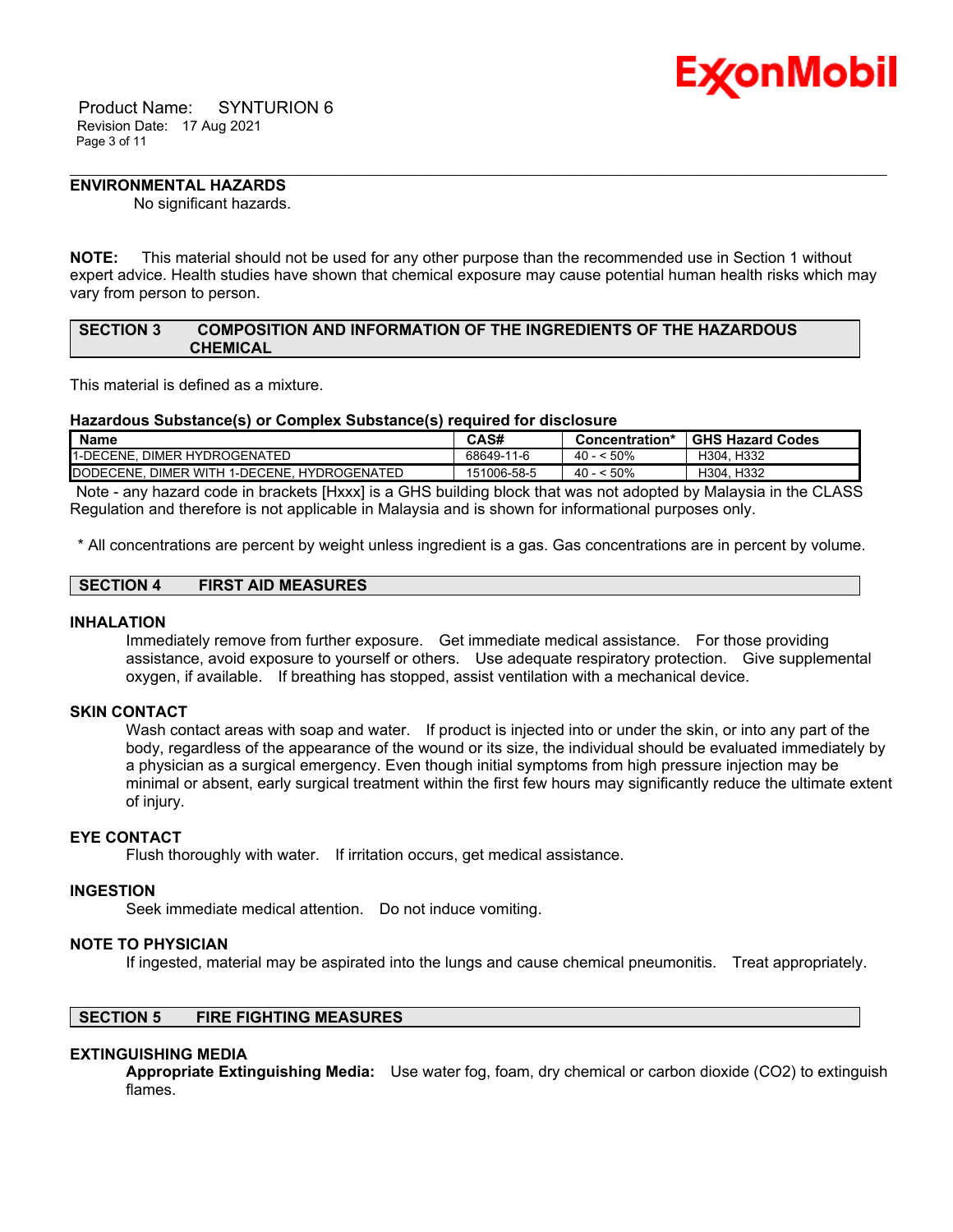

 Product Name: SYNTURION 6 Revision Date: 17 Aug 2021 Page 4 of 11

#### **Inappropriate Extinguishing Media:** Straight streams of water

#### **FIRE FIGHTING**

**Fire Fighting Instructions:** Evacuate area. Prevent run-off from fire control or dilution from entering streams, sewers or drinking water supply. Fire-fighters should use standard protective equipment and in enclosed spaces, self-contained breathing apparatus (SCBA). Use water spray to cool fire exposed surfaces and to protect personnel.

\_\_\_\_\_\_\_\_\_\_\_\_\_\_\_\_\_\_\_\_\_\_\_\_\_\_\_\_\_\_\_\_\_\_\_\_\_\_\_\_\_\_\_\_\_\_\_\_\_\_\_\_\_\_\_\_\_\_\_\_\_\_\_\_\_\_\_\_\_\_\_\_\_\_\_\_\_\_\_\_\_\_\_\_\_\_\_\_\_\_\_\_\_\_\_\_\_\_\_\_\_\_\_\_\_\_\_\_\_\_\_\_\_\_\_\_\_\_

**Unusual Fire Hazards:** Hazardous material. Firefighters should consider protective equipment indicated in Section 9.

**Hazardous Combustion Products:** Aldehydes, Incomplete combustion products, Oxides of carbon, Smoke, Fume, Sulphur oxides

#### **FLAMMABILITY PROPERTIES**

**Flash Point [Method]:** >140°C (284°F) [ASTM D-92] **Flammable Limits (Approximate volume % in air):** LEL: N/D UEL: N/D **Autoignition Temperature:** N/D

# **SECTION 6 ACCIDENTAL RELEASE MEASURES**

#### **PERSONAL PRECAUTIONS, PROTECTIVE EQUIPMENT AND EMERGENCY PROCEDURES**

In the event of a spill or accidental release, notify relevant authorities in accordance with all applicable regulations.

#### **PROTECTIVE MEASURES**

Avoid contact with spilled material. Warn or evacuate occupants in surrounding and downwind areas if required, due to toxicity or flammability of the material. See Section 6 for fire fighting information. See the Hazard Identification Section for Significant Hazards. See Section 5 for First Aid Advice. See Section 8 for advice on the minimum requirements for personal protective equipment. Additional protective measures may be necessary, depending on the specific circumstances and/or the expert judgment of the emergency responders.

#### **ENVIRONMENTAL PRECAUTIONS**

Large Spills: Dyke far ahead of liquid spill for later recovery and disposal. Prevent entry into waterways, sewers, basements or confined areas.

## **METHODS AND MATERIAL FOR CONTAINMENT AND CLEANING UP**

**Land Spill:** Stop leak if you can do so without risk. Absorb or cover with dry earth, sand or other noncombustible material and transfer to containers. Recover by pumping or with suitable absorbent.

**Water Spill:** Stop leak if you can do so without risk. Confine the spill immediately with booms. Warn other shipping. Remove from the surface by skimming or with suitable absorbents. Seek the advice of a specialist before using dispersants.

Water spill and land spill recommendations are based on the most likely spill scenario for this material; however, geographic conditions, wind, temperature, (and in the case of a water spill) wave and current direction and speed may greatly influence the appropriate action to be taken. For this reason, local experts should be consulted. Note: Local regulations may prescribe or limit action to be taken.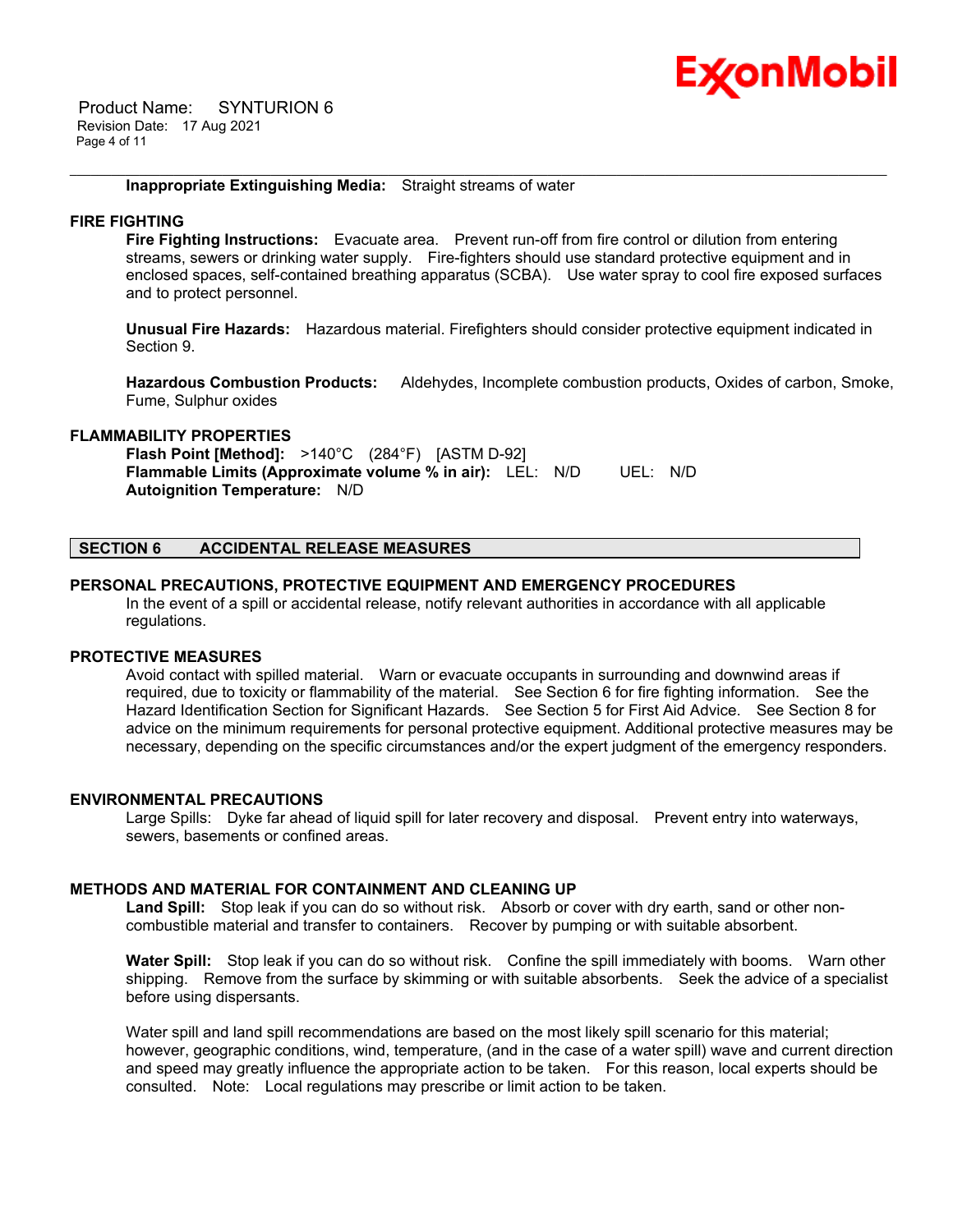#### Product Name: SYNTURION 6 Revision Date: 17 Aug 2021 Page 5 of 11

# Ex⁄onMobil

# **SECTION 7 HANDLING AND STORAGE**

### **PRECAUTIONS FOR SAFE HANDLING**

Avoid breathing mists or vapour. Prevent small spills and leakage to avoid slip hazard. Material can accumulate static charges which may cause an electrical spark (ignition source). When the material is handled in bulk, an electrical spark could ignite any flammable vapors from liquids or residues that may be present (e.g., during switch-loading operations). Use proper bonding and/or earthing procedures. However, bonding and earthing may not eliminate the hazard from static accumulation. Consult local applicable standards for guidance. Additional references include American Petroleum Institute 2003 (Protection Against Ignitions Arising out of Static, Lightning and Stray Currents) or National Fire Protection Agency 77 (Recommended Practice on Static Electricity) or CENELEC CLC/TR 50404 (Electrostatics - Code of practice for the avoidance of hazards due to static electricity).

\_\_\_\_\_\_\_\_\_\_\_\_\_\_\_\_\_\_\_\_\_\_\_\_\_\_\_\_\_\_\_\_\_\_\_\_\_\_\_\_\_\_\_\_\_\_\_\_\_\_\_\_\_\_\_\_\_\_\_\_\_\_\_\_\_\_\_\_\_\_\_\_\_\_\_\_\_\_\_\_\_\_\_\_\_\_\_\_\_\_\_\_\_\_\_\_\_\_\_\_\_\_\_\_\_\_\_\_\_\_\_\_\_\_\_\_\_\_

**Static Accumulator:** This material is a static accumulator.

**Specific Hygiene Measures:** Always observe good personal hygiene measures, such as washing after handling the material and before eating, drinking, and/or smoking. Routinely wash work clothing and protective equipment to remove contaminants. Discard contaminated clothing and footwear that cannot be cleaned. Practice good housekeeping.

# **CONDITIONS FOR SAFE STORAGE, INCLUDING ANY INCOMPATIBILITIES**

The type of container used to store the material may affect static accumulation and dissipation. Do not store in open or unlabelled containers.

#### **SECTION 8 EXPOSURE CONTROLS / PERSONAL PROTECTION**

# **CONTROL PARAMETERS**

#### **EXPOSURE LIMIT VALUES**

#### **Exposure limits/standards (Note: Exposure limits are not additive)**

| <b>Substance Name</b>   | Form            | Limit/Standard |       | <b>Note</b> | <b>Source</b> |
|-------------------------|-----------------|----------------|-------|-------------|---------------|
| 1-DECENE, DIMER         | Aerosols        | <b>TWA</b>     | mg/m3 |             | ExxonMobil    |
| <b>HYDROGENATED</b>     | thoracic)       |                |       |             |               |
|                         | fraction)       |                |       |             |               |
| DODECENE, DIMER WITH 1- | <b>Aerosols</b> | TWA            | mg/m3 |             | ExxonMobil    |
| DECENE, HYDROGENATED    | thoracic)       |                |       |             |               |
|                         | fraction)       |                |       |             |               |

NOTE: Limits/standards shown for guidance only. Follow applicable regulations.

#### **Biological limits**

No biological limits allocated.

# **ENGINEERING CONTROLS**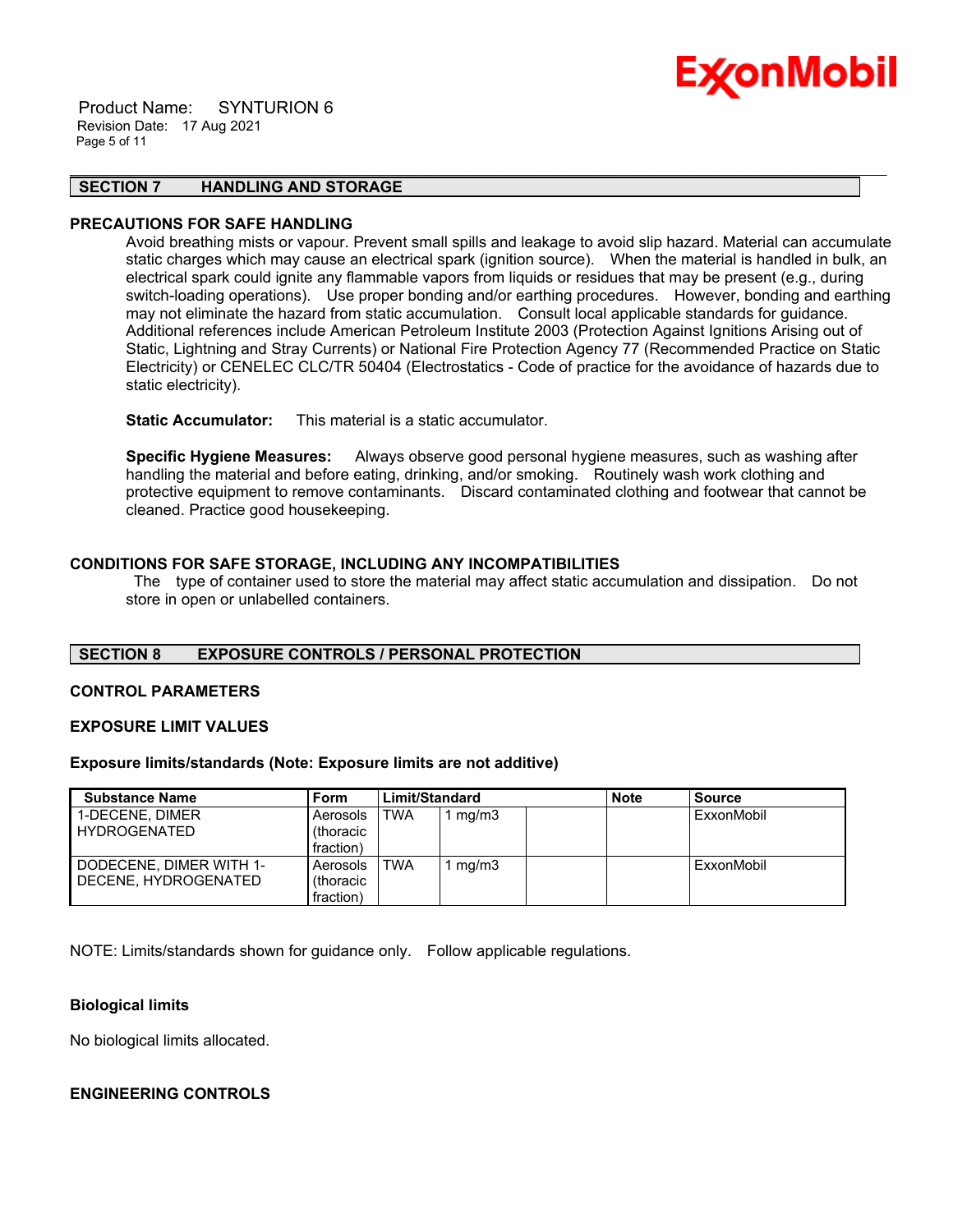# Ex⁄onMobil

The level of protection and types of controls necessary will vary depending upon potential exposure conditions. Control measures to consider:

\_\_\_\_\_\_\_\_\_\_\_\_\_\_\_\_\_\_\_\_\_\_\_\_\_\_\_\_\_\_\_\_\_\_\_\_\_\_\_\_\_\_\_\_\_\_\_\_\_\_\_\_\_\_\_\_\_\_\_\_\_\_\_\_\_\_\_\_\_\_\_\_\_\_\_\_\_\_\_\_\_\_\_\_\_\_\_\_\_\_\_\_\_\_\_\_\_\_\_\_\_\_\_\_\_\_\_\_\_\_\_\_\_\_\_\_\_\_

Adequate ventilation should be provided whenever the material is heated or mists are generated.

# **PERSONAL PROTECTION**

Personal protective equipment selections vary based on potential exposure conditions such as applications, handling practices, concentration and ventilation. Information on the selection of protective equipment for use with this material, as provided below, is based upon intended, normal usage.

**Respiratory Protection:** If engineering controls do not maintain airborne contaminant concentrations at a level which is adequate to protect worker health, an approved respirator may be appropriate. Respirator selection, use, and maintenance must be in accordance with regulatory requirements, if applicable. Types of respirators to be considered for this material include:

Particulate air-purifying respirator approved for dust or oil mist is recommended.

For high airborne concentrations, use an approved supplied-air respirator, operated in positive pressure mode. Supplied air respirators with an escape bottle may be appropriate when oxygen levels are inadequate, gas/vapour warning properties are poor, or if air purifying filter capacity/rating may be exceeded.

**Hand Protection:** Any specific glove information provided is based on published literature and glove manufacturer data. Glove suitability and breakthrough time will differ depending on the specific use conditions. Contact the glove manufacturer for specific advice on glove selection and breakthrough times for your use conditions. Inspect and replace worn or damaged gloves. The types of gloves to be considered for this material include:

No protection is ordinarily required under normal conditions of use. Nitrile,Viton

**Eye Protection:** If contact is likely, safety glasses with side shields are recommended.

**Skin and Body Protection:** Any specific clothing information provided is based on published literature or manufacturer data. The types of clothing to be considered for this material include:

No skin protection is ordinarily required under normal conditions of use. In accordance with good industrial hygiene practices, precautions should be taken to avoid skin contact.

#### **ENVIRONMENTAL CONTROLS**

Comply with applicable environmental regulations limiting discharge to air, water and soil. Protect the environment by applying appropriate control measures to prevent or limit emissions.

# **SECTION 9 PHYSICAL AND CHEMICAL PROPERTIES**

**Note: Physical and chemical properties are provided for safety, health and environmental considerations only and may not fully represent product specifications. Contact the Supplier for additional information.**

#### **GENERAL INFORMATION**

**Physical State:** Liquid **Colour:** Colourless **Odour:** Characteristic **Odour Threshold:** N/D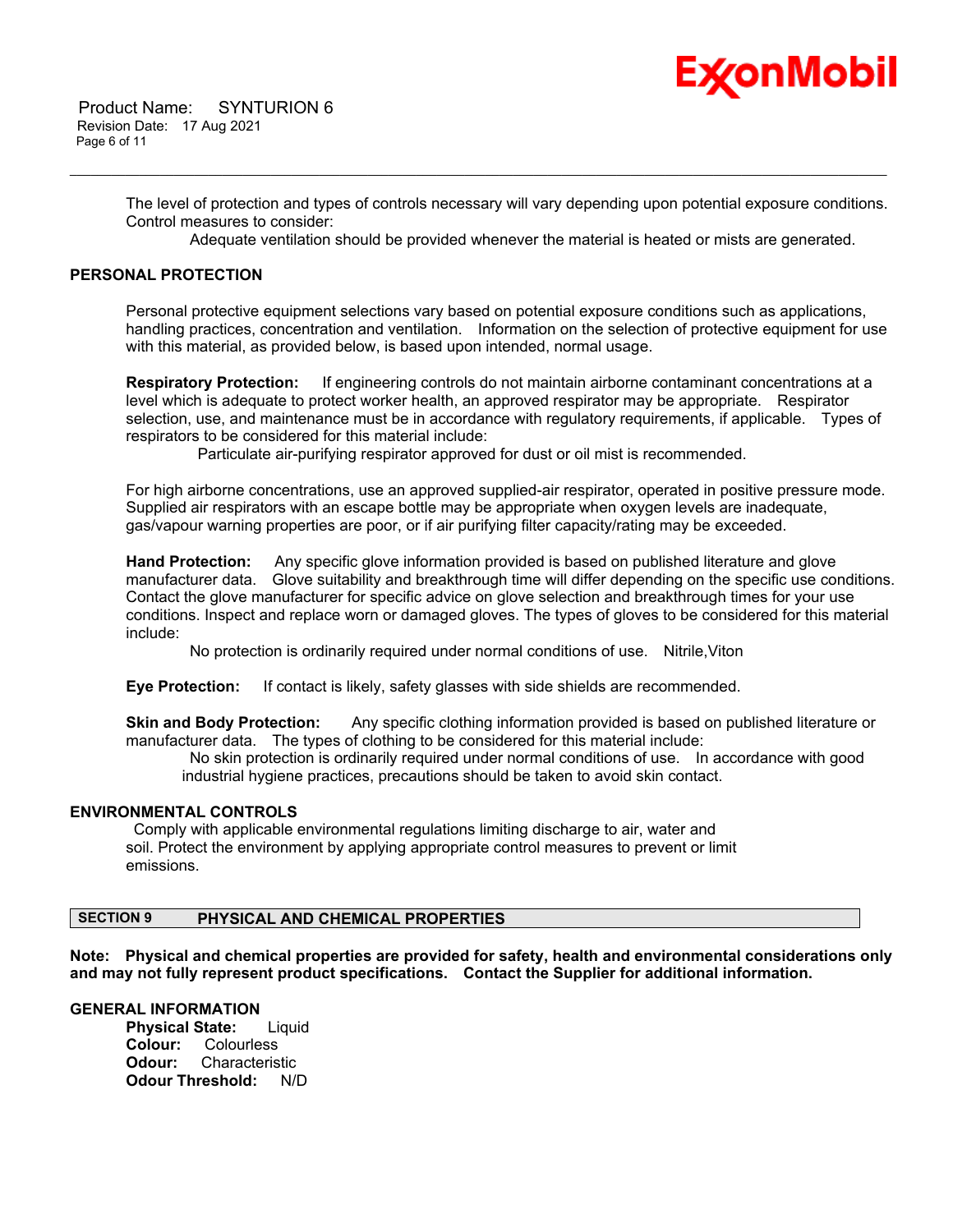

 Product Name: SYNTURION 6 Revision Date: 17 Aug 2021 Page 7 of 11

**IMPORTANT HEALTH, SAFETY, AND ENVIRONMENTAL INFORMATION Relative Density (at 15 °C):** 0.797

**Flammability (Solid, Gas):** N/A<br>**Flash Point [Method]:** >140° **Flash Point [Method]:** >140°C (284°F) [ASTM D-92] **Flammable Limits (Approximate volume % in air):** LEL: N/D UEL: N/D **Autoignition Temperature:** N/D **Boiling Point / Range:** 310°C (590°F) **Decomposition Temperature:** N/D **Vapour Density (Air = 1):** N/D **Vapour Pressure:** < 0.013 kPa (0.1 mm Hg) at 20 °C **Evaporation Rate (n-butyl acetate = 1):** N/D **pH:** N/A **Log Pow (n-Octanol/Water Partition Coefficient):** N/D **Solubility in Water:** Negligible **Viscosity:** 5.7 cSt (5.7 mm2/sec) at 40ºC [ASTM D 445] **Oxidizing Properties:** See Hazards Identification Section.

\_\_\_\_\_\_\_\_\_\_\_\_\_\_\_\_\_\_\_\_\_\_\_\_\_\_\_\_\_\_\_\_\_\_\_\_\_\_\_\_\_\_\_\_\_\_\_\_\_\_\_\_\_\_\_\_\_\_\_\_\_\_\_\_\_\_\_\_\_\_\_\_\_\_\_\_\_\_\_\_\_\_\_\_\_\_\_\_\_\_\_\_\_\_\_\_\_\_\_\_\_\_\_\_\_\_\_\_\_\_\_\_\_\_\_\_\_\_

# **OTHER INFORMATION**

**Freezing Point:** N/D **Melting Point:** N/A **Pour Point:** -54°C (-65°F)

# **SECTION 10 STABILITY AND REACTIVITY**

**REACTIVITY:** See sub-sections below.

**STABILITY:** Material is stable under normal conditions.

**CONDITIONS TO AVOID:** Excessive heat. High energy sources of ignition.

**INCOMPATIBLE MATERIALS:** Strong oxidisers

**HAZARDOUS DECOMPOSITION PRODUCTS:** Material does not decompose at ambient temperatures.

**POSSIBILITY OF HAZARDOUS REACTIONS:** Hazardous polymerization will not occur.

**SECTION 11 TOXICOLOGICAL INFORMATION**

#### **INFORMATION ON TOXICOLOGICAL EFFECTS**

| <b>Hazard Class</b>                                | <b>Conclusion / Remarks</b>                                                                                                                    |  |  |
|----------------------------------------------------|------------------------------------------------------------------------------------------------------------------------------------------------|--|--|
| <b>Inhalation</b>                                  |                                                                                                                                                |  |  |
| Acute Toxicity: No end point data for<br>material. | Moderately toxic. Based on assessment of the components.                                                                                       |  |  |
| Irritation: No end point data for material.        | Elevated temperatures or mechanical action may form vapours,<br>mist, or fumes which may be irritating to the eyes, nose, throat, or<br>lungs. |  |  |
| Ingestion                                          |                                                                                                                                                |  |  |
| Acute Toxicity: No end point data for<br>material. | Minimally Toxic. Based on assessment of the components.                                                                                        |  |  |
| <b>Skin</b>                                        |                                                                                                                                                |  |  |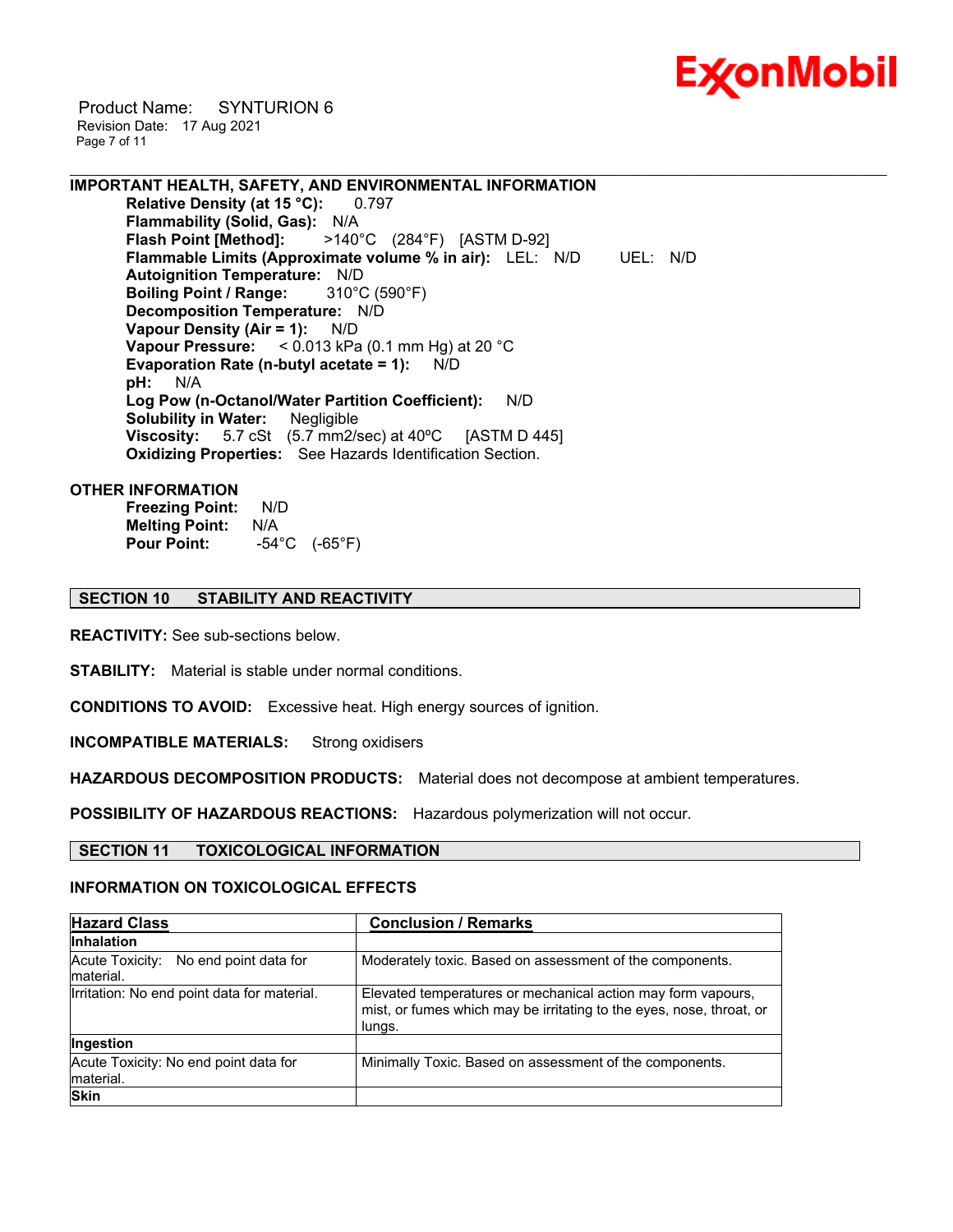

 Product Name: SYNTURION 6 Revision Date: 17 Aug 2021 Page 8 of 11

| Acute Toxicity: No end point data for<br>lmaterial.            | Minimally Toxic. Based on assessment of the components.                                                    |
|----------------------------------------------------------------|------------------------------------------------------------------------------------------------------------|
| Skin Corrosion/Irritation: No end point data<br>for material.  | Negligible irritation to skin at ambient temperatures. Based on<br>assessment of the components.           |
| Eye                                                            |                                                                                                            |
| Serious Eye Damage/Irritation: No end point                    | May cause mild, short-lasting discomfort to eyes. Based on                                                 |
| ldata for material.                                            | assessment of the components.                                                                              |
| <b>Sensitisation</b>                                           |                                                                                                            |
| Respiratory Sensitization: No end point data<br>lfor material. | Not expected to be a respiratory sensitizer.                                                               |
| Skin Sensitization: No end point data for                      | Not expected to be a skin sensitizer. Based on assessment of the                                           |
| material.                                                      | components.                                                                                                |
| <b>Aspiration: Data available.</b>                             | May be fatal if swallowed and enters airways.<br>Based on physico-<br>chemical properties of the material. |
| Germ Cell Mutagenicity: No end point data                      | Not expected to be a germ cell mutagen. Based on assessment of                                             |
| lfor material.                                                 | the components.                                                                                            |
| <b>Carcinogenicity:</b> No end point data for<br>lmaterial.    | Not expected to cause cancer. Based on assessment of the<br>components.                                    |
| Reproductive Toxicity: No end point data                       | Not expected to be a reproductive toxicant. Based on assessment                                            |
| for material.                                                  | of the components.                                                                                         |
| Lactation: No end point data for material.                     | Not expected to cause harm to breast-fed children.                                                         |
| Specific Target Organ Toxicity (STOT)                          |                                                                                                            |
| Single Exposure: No end point data for<br>material.            | Not expected to cause organ damage from a single exposure.                                                 |
| Repeated Exposure: No end point data for                       | Not expected to cause organ damage from prolonged or repeated                                              |
| material.                                                      | exposure. Based on assessment of the components.                                                           |

# **OTHER INFORMATION**

#### **For the product itself:**

Small amounts of liquid aspirated into the lungs during ingestion or from vomiting may cause chemical pneumonitis or pulmonary edema.

#### **Contains:**

Low-viscosity branched alkanes: Acute exposures to high aerosol levels are harmful to lungs.

# **IARC Classification:**

**The following ingredients are cited on the lists below:** None.

|              | --REGULATORY LISTS SEARCHED-- |               |
|--------------|-------------------------------|---------------|
| $1 = IARC 1$ | $2 = IARC 2A$                 | $3 = IARC 2B$ |

# **SECTION 12 ECOLOGICAL INFORMATION**

The information given is based on data for the material, components of the material, or for similar materials, through the application of bridging principals.

#### **ECOTOXICITY**

Material -- Not expected to be harmful to aquatic organisms.

**MOBILITY IN SOIL** No data available.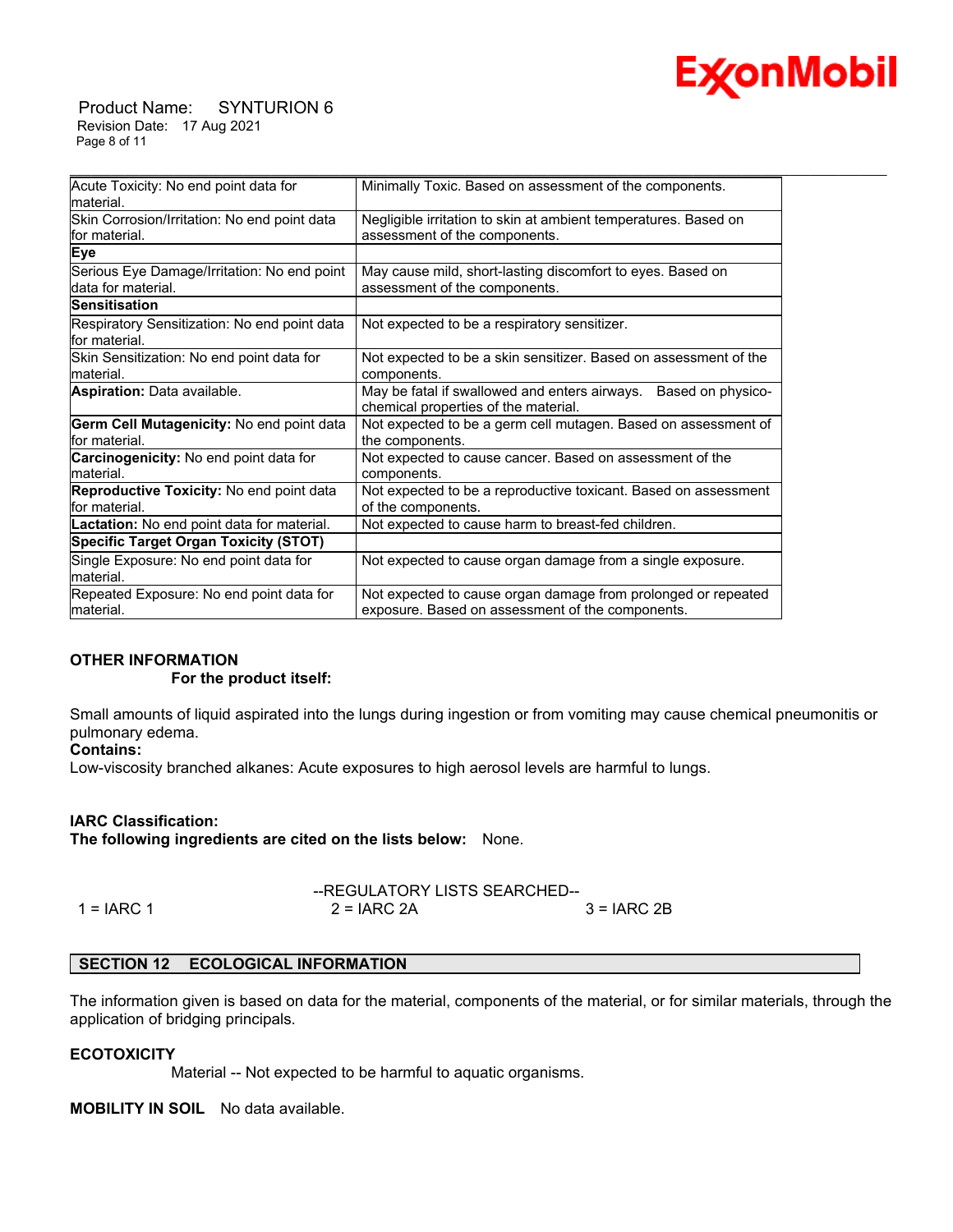

 Product Name: SYNTURION 6 Revision Date: 17 Aug 2021 Page 9 of 11

#### **PERSISTENCE AND DEGRADABILITY**

#### **Biodegradation:**

Majority of components -- Expected to be inherently biodegradable

**BIOACCUMULATIVE POTENTIAL** No data available

#### **OTHER ADVERSE EFFECTS**

No adverse effects are expected.

# **SECTION 13 DISPOSAL INFORMATION**

Disposal recommendations based on material as supplied. Disposal must be in accordance with current applicable laws and regulations, and material characteristics at time of disposal.

\_\_\_\_\_\_\_\_\_\_\_\_\_\_\_\_\_\_\_\_\_\_\_\_\_\_\_\_\_\_\_\_\_\_\_\_\_\_\_\_\_\_\_\_\_\_\_\_\_\_\_\_\_\_\_\_\_\_\_\_\_\_\_\_\_\_\_\_\_\_\_\_\_\_\_\_\_\_\_\_\_\_\_\_\_\_\_\_\_\_\_\_\_\_\_\_\_\_\_\_\_\_\_\_\_\_\_\_\_\_\_\_\_\_\_\_\_\_

#### **DISPOSAL METHODS**

Product is suitable for burning in an enclosed controlled burner for fuel value or disposal by supervised incineration at very high temperatures to prevent formation of undesirable combustion products. Protect the environment. Dispose of used oil at designated sites. Minimize skin contact. Do not mix used oils with solvents, brake fluids or coolants.

# **REGULATORY DISPOSAL INFORMATION**

# **Environmental Quality (Scheduled Wastes) Regulations 2005 waste code:** SW 305

Note: These codes are assigned based upon the most common uses for this material and may not reflect contaminants resulting from actual use. Waste producers need to assess the actual process used when generating the waste and its contaminants in order to assign the proper waste disposal code(s); This material is considered as hazardous waste pursuant to Environmental Quality (Scheduled Wastes) Regulations 2005.

**Empty Container Warning** Empty Container Warning (where applicable): Empty containers may contain residue and can be dangerous. Do not attempt to refill or clean containers without proper instructions. Empty drums should be completely drained and safely stored until appropriately reconditioned or disposed. Empty containers should be taken for recycling, recovery, or disposal through suitably qualified or licensed contractor and in accordance with governmental regulations. DO NOT PRESSURISE, CUT, WELD, BRAZE, SOLDER, DRILL, GRIND, OR EXPOSE SUCH CONTAINERS TO HEAT, FLAME, SPARKS, STATIC ELECTRICITY, OR OTHER SOURCES OF IGNITION. THEY MAY EXPLODE AND CAUSE INJURY OR DEATH.

# **SECTION 14 TRANSPORT INFORMATION**

**LAND** : Not Regulated for Land Transport

**SEA (IMDG):** Not Regulated for Sea Transport according to IMDG-Code

**Marine Pollutant:** No

**AIR (IATA):** Not Regulated for Air Transport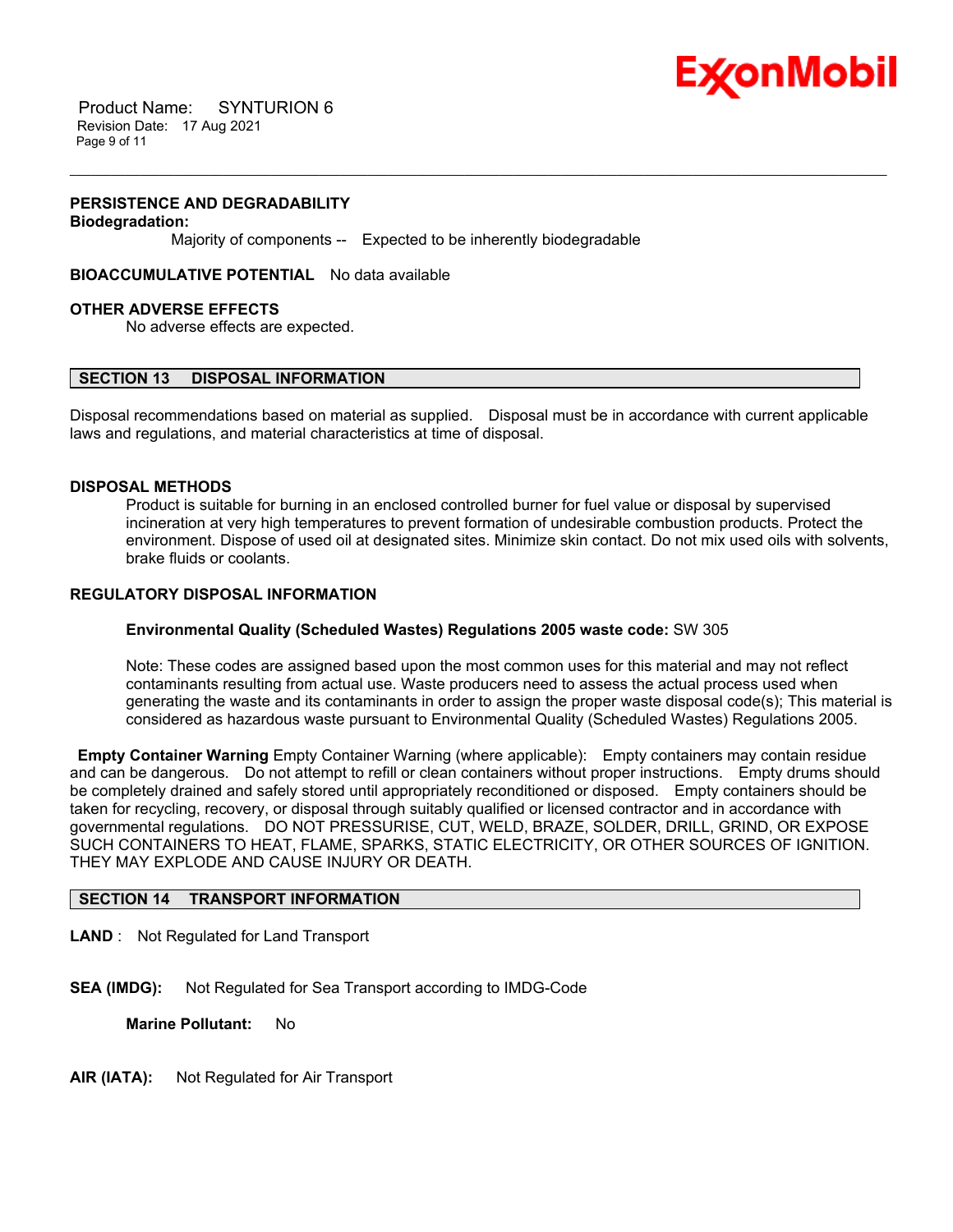

 Product Name: SYNTURION 6 Revision Date: 17 Aug 2021 Page 10 of 11

# **SECTION 15 REGULATORY INFORMATION**

**This material is hazardous as defined by the Occupational Safety and Health (Classification, Labeling and Safety Data Sheet of Hazardous Chemicals) Regulations 2013.**

\_\_\_\_\_\_\_\_\_\_\_\_\_\_\_\_\_\_\_\_\_\_\_\_\_\_\_\_\_\_\_\_\_\_\_\_\_\_\_\_\_\_\_\_\_\_\_\_\_\_\_\_\_\_\_\_\_\_\_\_\_\_\_\_\_\_\_\_\_\_\_\_\_\_\_\_\_\_\_\_\_\_\_\_\_\_\_\_\_\_\_\_\_\_\_\_\_\_\_\_\_\_\_\_\_\_\_\_\_\_\_\_\_\_\_\_\_\_

# **REGULATORY STATUS AND APPLICABLE LAWS AND REGULATIONS**

**Listed or exempt from listing/notification on the following chemical inventories :** AIIC, DSL, ENCS, IECSC, ISHL, KECI, PICCS, TCSI, TSCA

#### **National Laws and Regulations:**

Occupational Safety and Health (Use and Standards of Exposure of Chemicals Hazardous to Health) Regulations 2000 Occupational Safety and Health (Control of Industrial Major Accident Hazards) Regulation 1996

# **SECTION 16 OTHER INFORMATION**

#### List of abbreviations and acronyms that could be (but not necessarily are) used in this safety data sheet:

| ASTM International, originally known as the American Society for Testing and Materials (ASTM)    |
|--------------------------------------------------------------------------------------------------|
|                                                                                                  |
|                                                                                                  |
|                                                                                                  |
|                                                                                                  |
|                                                                                                  |
|                                                                                                  |
|                                                                                                  |
|                                                                                                  |
|                                                                                                  |
|                                                                                                  |
|                                                                                                  |
| Substances of Unknown or Variable composition, Complex reaction products or Biological materials |
|                                                                                                  |
|                                                                                                  |
|                                                                                                  |
|                                                                                                  |
|                                                                                                  |
|                                                                                                  |
|                                                                                                  |
|                                                                                                  |

#### **KEY TO THE H-CODES CONTAINED IN SECTION 3 OF THIS DOCUMENT (for information only):**

H304: May be fatal if swallowed and enters airways; Aspiration, Cat 1 H332: Harmful if inhaled; Acute Tox Inh, Cat 4

#### **THIS SAFETY DATA SHEET CONTAINS THE FOLLOWING REVISIONS:**

HT LUBRICANT SENDIRIAN BERHAD (646137-M): Section 01: Supplier Mailing Address information was modified.